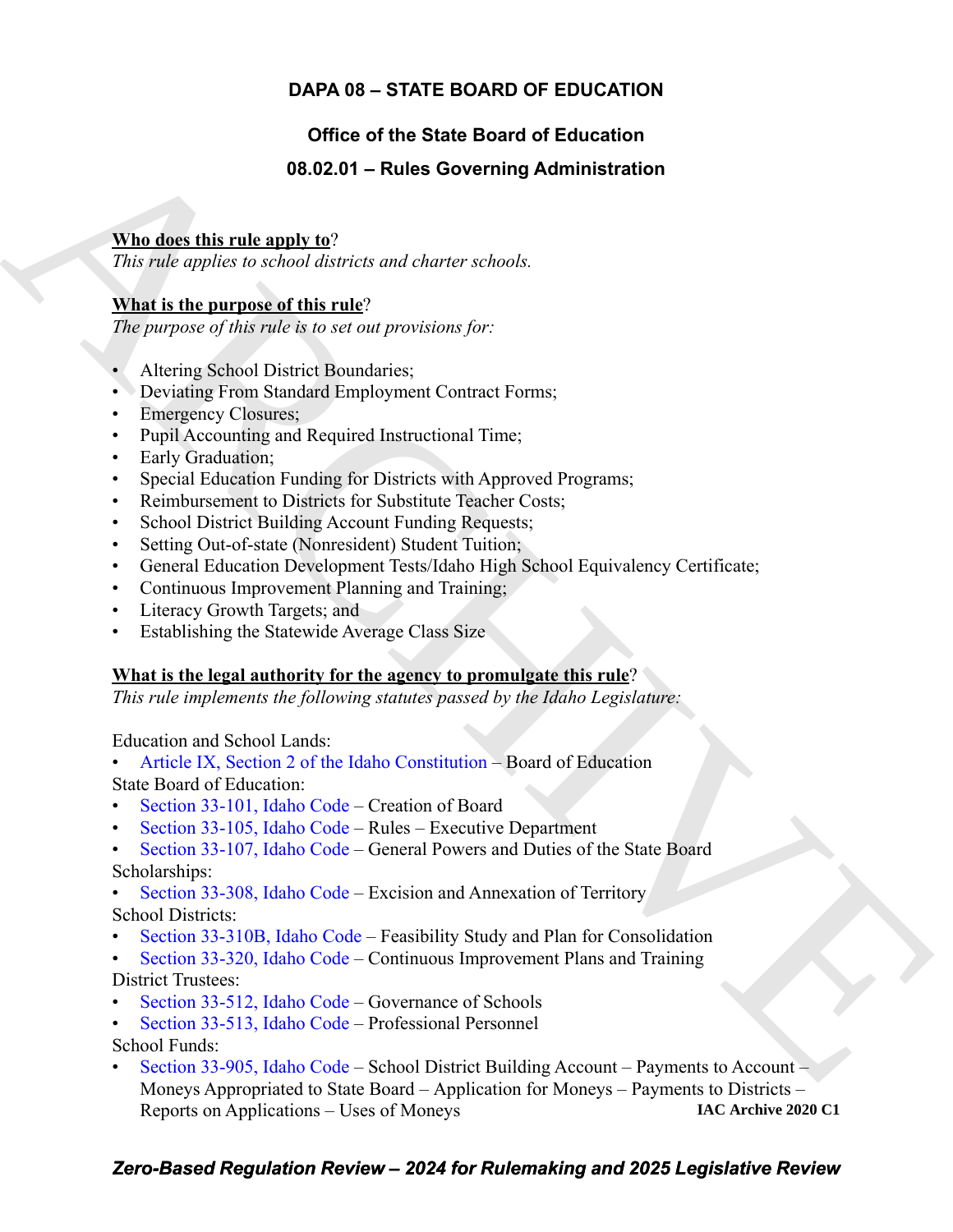Foundation Program — State Aid — Apportionment:

- Section 33-1002, Idaho Code Educational Support Program
- Section 33-1004D, Idaho Code Reporting Idaho Basic Educational Data System
- Section 33-1027, Idaho Code Student Enrollment counts and Rulemaking Teachers:
- Section 33-1212A, Idaho Code College and Career Advisors and Student Mentors
- Section 33-1279, Idaho Code Released Time for Service on State Committees and Commission

Transfer of Pupils:

- Section 33-1403, Idaho Code Transfer of Pupils by Initiative of the Board of Trustees
- Section 33-1405, Idaho Code Rates of Tuition Tuition Certificates Courses of Instruction:

• Section 33-1616, Idaho Code – Literacy Interventions Education Of Exceptional Children:

• Section 33-2004, Idaho Code – Contracting by Approved Form for Education by Another School Districts

# **Who do I contact for more information on this rule**?

Francisco 1934 (1941) Mathematical Paperbannian and [R](https://legislature.idaho.gov/statutesrules/idstat/Title33/T33CH14/SECT33-1403/)eal [C](https://legislature.idaho.gov/statutesrules/idstat/Title33/T33CH20/SECT33-2004)oncerns and Real Concerns and Real Concerns and Real Concerns and Real Concerns and Real Concerns and Real Concerns and Real Concerns and Real Concerns and Concern Idaho State Board of Education 8:00 am – 5:00 pm (Mountain Time) 650 W. State Street P.O. Box 83720 Boise, Idaho 83720-0037 Phone: (208) 334-2270 Fax: (208) 334-2632 Email: tracie.bent@osbe.idaho.gov https://boardofed.idaho.gov/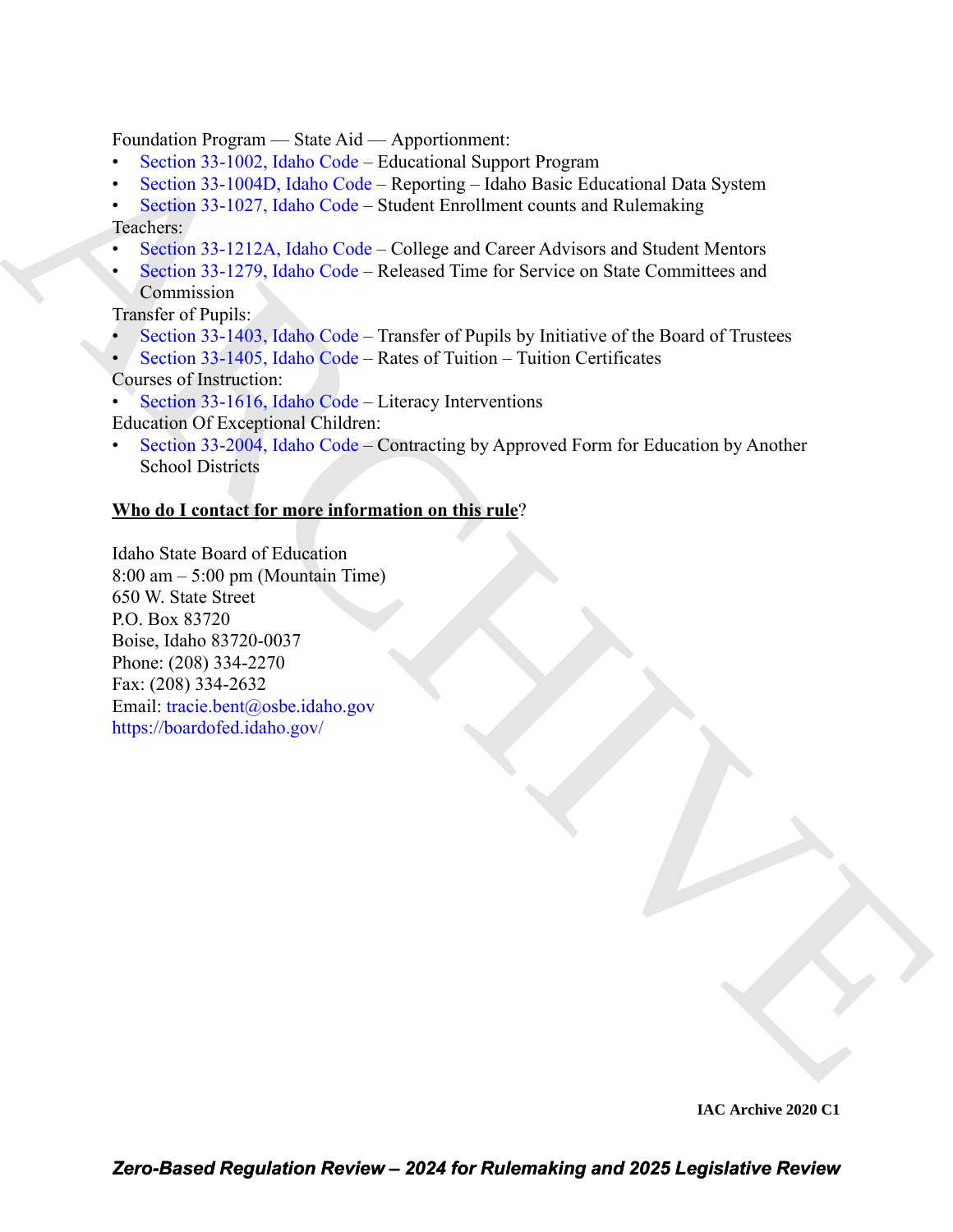# **Table of Contents**

# **DAPA 08 - STATE BOARD OF EDUCATION**

# 08.02.01 - Rules Governing Administration

| 200. Emergency Closure - Teacher Strike Or Withholding Of Service.  7   |  |
|-------------------------------------------------------------------------|--|
|                                                                         |  |
|                                                                         |  |
|                                                                         |  |
|                                                                         |  |
|                                                                         |  |
|                                                                         |  |
|                                                                         |  |
|                                                                         |  |
| 400. Special Education Funding For Districts With Approved Programs.  9 |  |
|                                                                         |  |
| 450. Reimbursement To Districts For Substitute Teacher Costs.  10       |  |
|                                                                         |  |
|                                                                         |  |
|                                                                         |  |
|                                                                         |  |
|                                                                         |  |
|                                                                         |  |
|                                                                         |  |
| 650. General Education Development Tests/Idaho                          |  |
|                                                                         |  |
|                                                                         |  |
|                                                                         |  |
|                                                                         |  |
|                                                                         |  |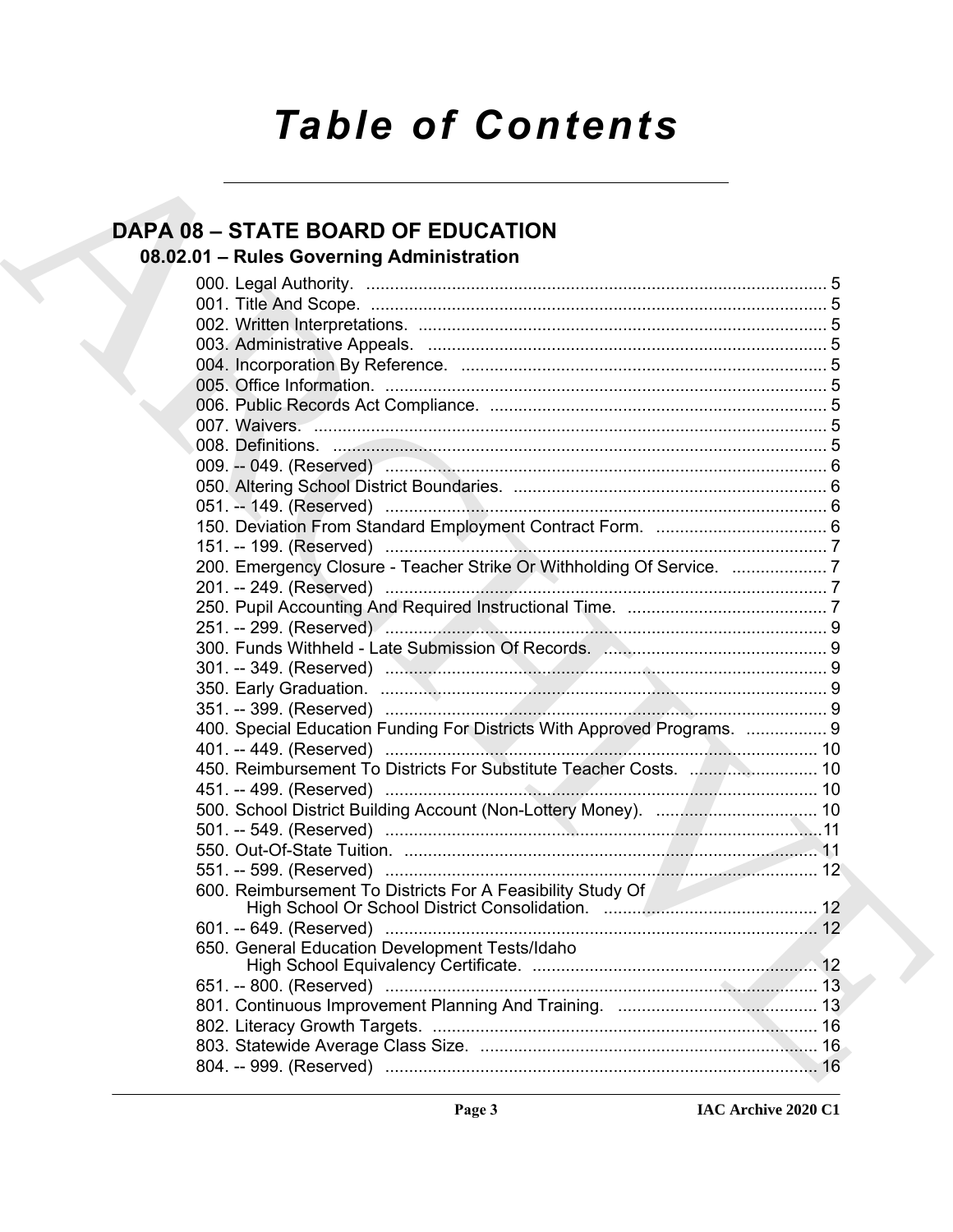#### **08.02.01 – RULES GOVERNING ADMINISTRATION**

#### <span id="page-3-13"></span><span id="page-3-1"></span><span id="page-3-0"></span>**000. LEGAL AUTHORITY.**

All rules in IDAPA 08.02.01, "Rules Governing Administration," are promulgated pursuant to the authority of the State Board of Education under Article IX, Section 2 of the Idaho Constitution and under Sections 33-101, 33-105, 33-107, 33-116, 33-117, 33-308, 33-320, 33-310B, 33-512, 33-513, 33-905, 33-1279, 33-1403, 33-1405, 33-2004 and Chapter 10, Title 33, Idaho Code. Specific statutory references for particular rules are also noted as additional authority where appropriate.  $(3-20-20)$ 

#### <span id="page-3-2"></span>**001. TITLE AND SCOPE.**

<span id="page-3-16"></span>**01. Title**. These rules shall be known as IDAPA 08.02.01, "Rules Governing Administration."

(3-20-20)

(3-20-20)

**02.** Scope. Uniform and thorough standards and governance by the State Board of Education for the ment and maintenance of a general, uniform and thorough system of public education. (3-20-20) establishment and maintenance of a general, uniform and thorough system of public education.

#### <span id="page-3-18"></span><span id="page-3-3"></span>**002. WRITTEN INTERPRETATIONS.**

In accordance with Section 67-5201(19)(b)(iv), Idaho Code, any written interpretations of the rules of this chapter are available at the Office of the State Board of Education located at 650 W. State St., Room 307, Boise, Idaho 83702. (3-20-20)

<span id="page-3-10"></span><span id="page-3-4"></span>**003. ADMINISTRATIVE APPEALS.**

All these in Dapta Microsoft is considered and the set premient of the set of the set of the set of the set of the set of the set of the set of the set of the set of the set of the set of the set of the set of the set of Unless otherwise provided for in the Rules of the State Board of Education or in the State Board of Education Governing Policies and Procedures, all administrative appeals allowed by law shall be conducted pursuant to the Idaho Administrative Procedure Act and IDAPA 04.11.01, "Idaho Rules of Administrative Procedure of the Attorney General." except to the extent a specific grievance, hearing, or appeal procedure is set forth in these rules and with the exception of the notice of proposed rulemaking provisions of IDAPA 04.11.01.800 et seq. Pursuant to Section 33- 105(3), Idaho Code, the Board shall be deemed to be in full compliance with the notice requirements of Section 67- 5221, Idaho Code, if it follows the procedures set forth in Section 33-105(3), Idaho Code. (3-20-20)

#### <span id="page-3-12"></span><span id="page-3-5"></span>**004. INCORPORATION BY REFERENCE.**

There are no documents that have been incorporated by reference into these rules. (3-20-20)

#### <span id="page-3-14"></span><span id="page-3-6"></span>**005. OFFICE INFORMATION.**

**01. Office Hours**. The offices of the Board are open from 8 a.m. to 5 p.m., except Saturday, Sunday, and legal holidays. (3-20-20)

**02. Street Address**. The offices of the Board are located at 650 W. State Street, Boise, Idaho.

| 03. | Mailing Address. The mailing address of the Board is P.O. Box 83720, Boise, Idaho 83720-0037. |  |  |             |
|-----|-----------------------------------------------------------------------------------------------|--|--|-------------|
|     |                                                                                               |  |  | $(3-20-20)$ |

| 04. | <b>Telephone Number.</b> The telephone number of the Board is (208) 334-2270. |  |  |  |  | $(3-20-20)$ |
|-----|-------------------------------------------------------------------------------|--|--|--|--|-------------|
|-----|-------------------------------------------------------------------------------|--|--|--|--|-------------|

**05. Facsimile**. The facsimile number of the Board is (208) 334-2632. (3-20-20)

**06. Electronic Address**. The electronic address of the Board of Education is at www.boardofed.idaho.gov. (3-20-20)

#### <span id="page-3-15"></span><span id="page-3-7"></span>**006. PUBLIC RECORDS ACT COMPLIANCE.**

This rule has been promulgated in accordance with the Administrative Procedures Act, Title 67, Chapter 52, Idaho Code, and is a public record. (3-20-20)

#### <span id="page-3-17"></span><span id="page-3-8"></span>**007. WAIVERS.**

The State Board of Education may grant a waiver of any rule not required by state or federal law to any school district upon written request. The Board will not grant waivers of any rule required by state or federal law. State and federal law includes case law (including consent decrees), statutes, constitutions, and federal regulations. (4 law includes case law (including consent decrees), statutes, constitutions, and federal regulations.

#### <span id="page-3-11"></span><span id="page-3-9"></span>**008. DEFINITIONS.**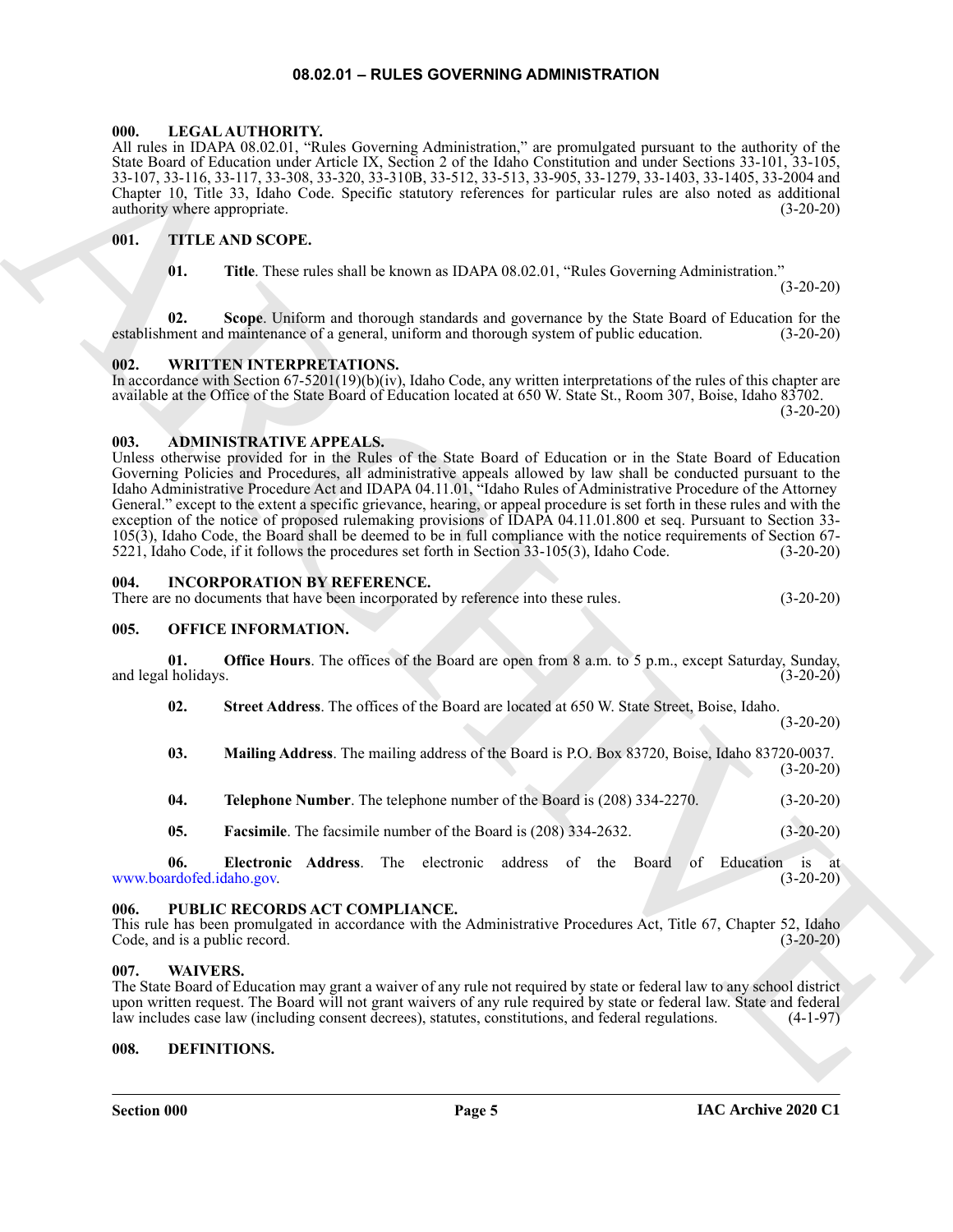# *IDAHO ADMINISTRATIVE CODE IDAPA 08.02.01*

<span id="page-4-11"></span>**01.** Course. A unit of instruction that may be determined based on the amount of instructional time or mined level of content and course outcomes. (12-7-20) predetermined level of content and course outcomes.

<span id="page-4-12"></span>**02.** Virtual Course. A course where instruction is provided in an on-line or virtual format and does not ily include face-to-face instruction. (12-7-20) necessarily include face-to-face instruction.

#### <span id="page-4-4"></span><span id="page-4-0"></span>**009. -- 049. (RESERVED)**

#### <span id="page-4-1"></span>**050. ALTERING SCHOOL DISTRICT BOUNDARIES.**

**Since Brazil and Education Computer Associates** and the system of the state of the system of the system of the system of the system of the system of the system of the system of the system of the system of the system of t The State Board of Education sets forth the following rules to govern the application and hearing procedures for alteration of school boundaries pursuant to Section 33-308, Idaho Code. A written application from the person or persons requesting alteration of school district boundaries, including the reasons for making the request, will be submitted to the State Board of Education. The application shall also contain that information as required by Section 33-308, Idaho Code: (7-1-99)

<span id="page-4-10"></span>**01. Written Statement of Support**. A written statement supporting or opposing the proposed alteration will be prepared by each board of trustees no later than ten (10) days following its first regular meeting held following receipt of the written application prepared by the person or persons requesting the alteration. Such request and supporting materials shall be forwarded to the Superintendent of Public Instruction. (7-1-99)

<span id="page-4-9"></span>**02. Review of Request**. The Superintendent of Public Instruction shall appoint a hearing officer in accordance with State Board of Éducation Governing Policies and Procedures to review the proposed alteration of boundaries. (7-1-99) boundaries. (7-1-99)

<span id="page-4-6"></span>**03.** Criteria for Review of Request. The hearing officer shall review the proposed alteration of es taking into account the following criteria: (7-1-99) boundaries taking into account the following criteria:

**a.** Will the alteration as proposed leave a school district with a bonded debt in excess of the limit of by law; (7-1-99) proscribed by law;

**b.** Is the proposed alteration in the best interests of the children residing in the area described in the petition. In determining the best interests of the children the hearing officer shall consider all relevant factors which may include: (7-1-99) may include:

i. The safety and distance of the children from the applicable schools; (7-1-99)

ii. The views of the interested parties as these views pertain to the interests of the children residing in the petition area;  $(7-1-99)$ 

<span id="page-4-8"></span>iii. The adjustment of the children to their home and neighborhood environment; and (7-1-99)

iv. The suitability of the school(s) and school district which is gaining students in terms of capacity munity support. (7-1-99) and community support.

**04. Market Value**. The market value, for tax purposes, of the two (2) districts prior to the requested and of the area proposed to be transferred will be provided. (7-1-99) transfer and of the area proposed to be transferred will be provided.

<span id="page-4-7"></span>**05. Decision by State Board Education**. The recommendation from the hearing on the matter shall be forwarded to the State Board of Education for decision in accordance with the Board's Governing Policies and Procedures. (7-1-99)

<span id="page-4-5"></span>**06. Additional Information**. The applicant may submit any additional information which is deemed to priate in assisting the State Board of Education to make the decision. (4-1-97) be appropriate in assisting the State Board of Education to make the decision.

#### <span id="page-4-2"></span>**051. -- 149. (RESERVED)**

#### <span id="page-4-13"></span><span id="page-4-3"></span>**150. DEVIATION FROM STANDARD EMPLOYMENT CONTRACT FORM.**

**Section 050 Page 6**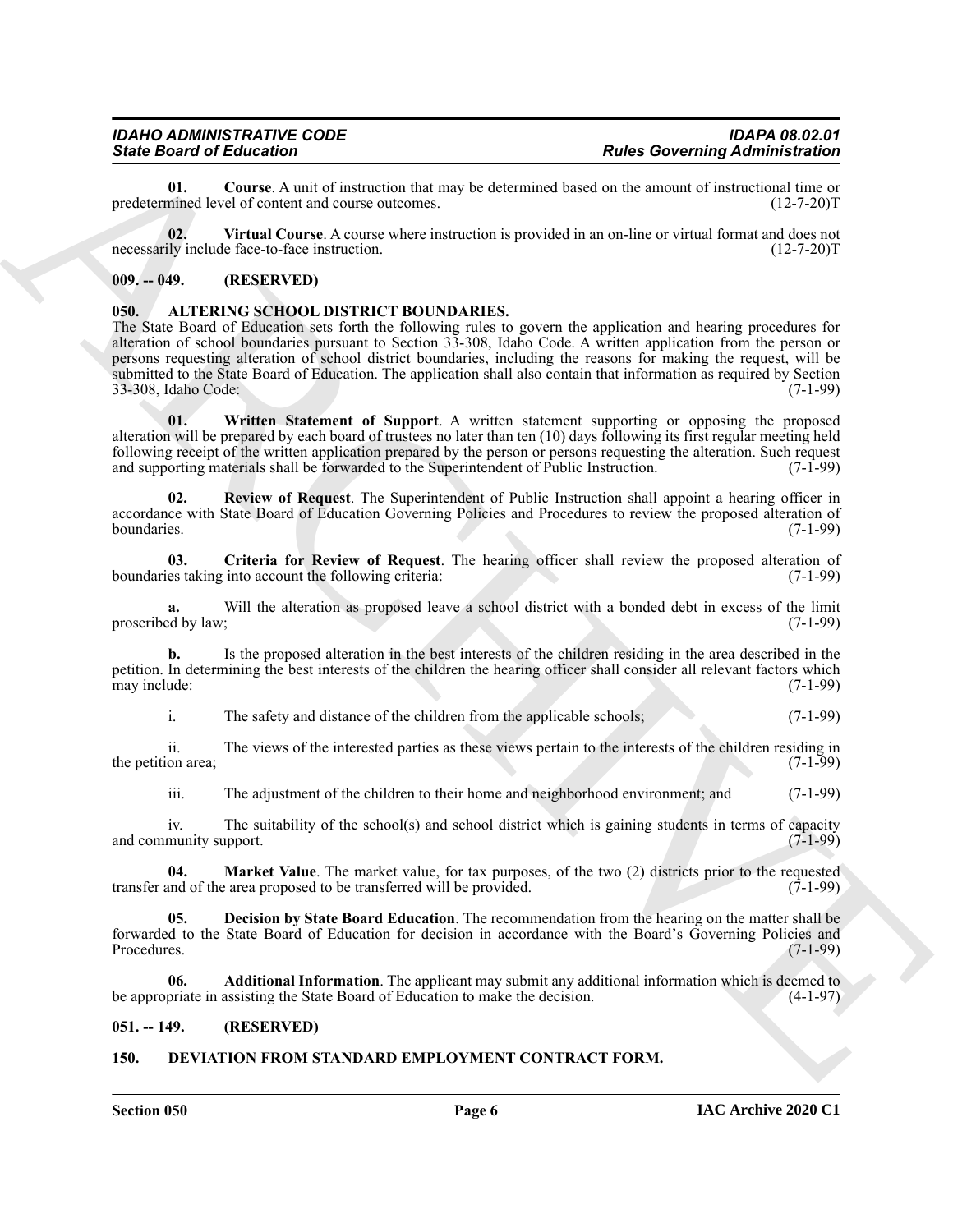The State Superintendent of Public Instruction has approved a standard employment contract form. Any deviation from this contract form must be approved by the State Superintendent of Public Instruction and reviewed for reapproval once every three (3) years. (Section 33-513, Idaho Code) (4-1-97) reapproval once every three (3) years. (Section 33-513, Idaho Code)

#### <span id="page-5-0"></span>**151. -- 199. (RESERVED)**

#### <span id="page-5-4"></span><span id="page-5-1"></span>**200. EMERGENCY CLOSURE - TEACHER STRIKE OR WITHHOLDING OF SERVICE.**

The State Board of Education does not recognize a teacher strike or the withholding of service as sufficient cause to declare an emergency closure. The primary concern of the State Board of Education is for the instructional program available to students. (Section 33-1003(A), Idaho Code)  $(4-1-97)$ 

#### <span id="page-5-2"></span>**201. -- 249. (RESERVED)**

#### <span id="page-5-5"></span><span id="page-5-3"></span>**250. PUPIL ACCOUNTING AND REQUIRED INSTRUCTIONAL TIME.** (Section 33-512, Idaho Code) (4-1-97)

<span id="page-5-10"></span>

Sink Board of Education Continues the region of system and the fit over distribution of the system of the system of the system of the system of the system of the system of the system of the system of the system of the sys **01. Required Instructional Time**. Excluding transportation to and from school, lunch periods, passing times, and recess, schools must schedule at least the following instructional times: kindergarten, four hundred fifty (450) hours per year or equivalent amount of instruction through an online, distance, or blended learning format; grades one through three  $(1-3)$ , eight hundred ten  $(810)$  hours per year or equivalent amount of instruction through an online, distance, or blended learning format; grades four through eight (4-8), nine hundred (900) hours per year; and grades nine through twelve (9-12), nine hundred ninety (990) hours per year or equivalent amount of instruction through an online, distance, or blended learning format. The equivalent amount of instruction shall be based on the amount of time reported for the same course or amount of coursework delivered in an in-person setting. (12-7-20)T

**02. Required Attendance**. All pupils will complete four (4) years of satisfactory attendance in grades nine through twelve  $(9-12)$  to graduate from an accredited high school, except those who are approved for early graduation.  $(4-1-97)$ graduation. (4-1-97)

#### <span id="page-5-9"></span><span id="page-5-6"></span>**03. Day in Session When Counting Pupils in Attendance**. (4-1-97)

**a.** A school day for grades one through twelve (1-12) may be counted as a "day in session" when the school is in session and students are under the guidance and direction of teachers in the teaching process for not less than four (4) hours or its equivalent of instruction per day. Lunch periods, breaks, passing time and recess will not be included in the four (4) hours. For kindergarten, each session will be at least two and one-half (2 1/2) hours per day.  $(12 - 7 - 20)T$ 

**b.** Half-day Session. A half-day in session occurs when the students in grades one through twelve (1-12) are under the guidance and direction of teachers in the teaching process for a minimum of two and one-half (2 1/2) hours or its equivalent of instruction or the teachers are involved in staff development activities for not less than two and one-half (2 1/2) hours. Students attending less than a half-day in session may have their hours aggregated by<br>week for reporting purposes. (12-7-20) week for reporting purposes.

**c.** Teacher In-service Activities. For grades one through twelve (1-12), not more than twenty-two (22) hours may be utilized for teacher in-service activities, based on the district approved calendar. In the event a school district chooses to utilize full days instead of half-days, the attendance reported for these full days will be the average of the attendance for the other days of that same week. (4-1-97)

<span id="page-5-8"></span>**04. Day of Attendance - Kindergarten**. A day of attendance for a kindergarten pupil is one in which a pupil is under the direction and guidance of a teacher while school is in session or under homebound instruction. A homebound student is one who is unable to attend school for at least ten (10) consecutive days due to illness, accident, or an unusual disabling condition. Attendance will be reported in half-day increments. Particularly, enrollment figures are not to be used for the beginning nor closing weeks of school. (Section 33-1001(5), Idaho  $Code.)$  (12-7-20)T

<span id="page-5-7"></span>**05. Day of Attendance (ADA) - Grades One Through Twelve (1-12)**. A day of attendance is one in which a pupil is under the guidance and direction of a teacher or other authorized school district personnel while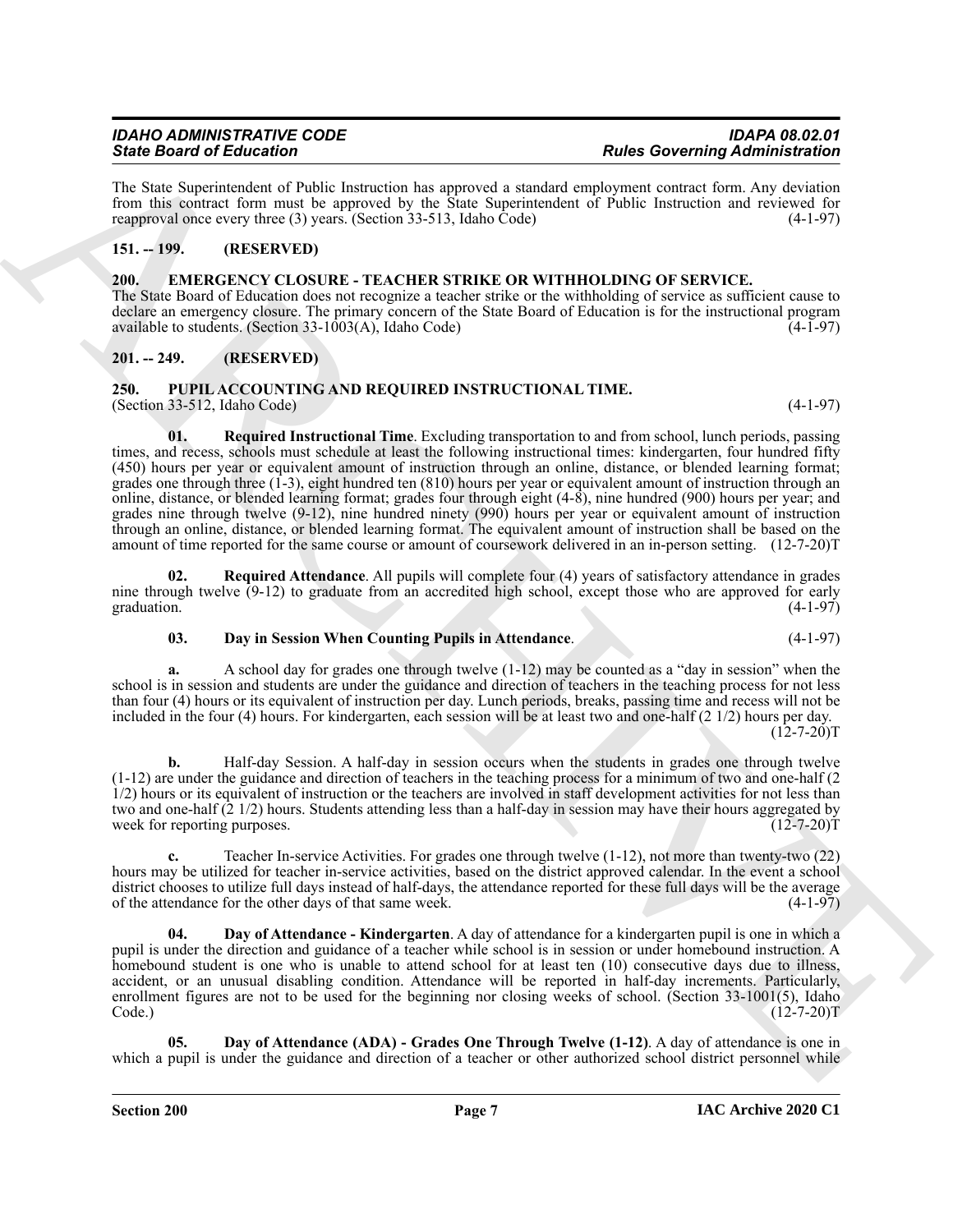| <b>IDAHO ADMINISTRATIVE CODE</b> | <b>IDAPA 08.02.01</b>                 |
|----------------------------------|---------------------------------------|
|                                  |                                       |
| <b>State Board of Education</b>  | <b>Rules Governing Administration</b> |

<span id="page-6-0"></span>school is in session or is a homebound student under the instruction of a teacher employed by the district in which the pupil resides, with the exception as stated in "day in session" above. A homebound student is one who is unable to attend school for at least ten (10) consecutive days due to illness, accident or an unusual disabling condition. Attendance will be reported in full or half-days. (Section 33-1001(4), Idaho Code) (12-7-20)T

Sink Book of Editorial continues and the material density in Editor Governing distribution in the state of the state of the state of the state of the state of the state of the state of the state of the state of the state **06. Average Daily Attendance**. Average daily attendance will be reported by averaging the full-time equivalent enrollment by week for students receiving instruction. To be considered as a student receiving instruction the student must have regular contact with the applicable instructional or pupil service staff member and be completing assignments as applicable to the grade range and course the student is enrolled in. For funding purposes full-time equivalent enrollment in an alternative summer school program shall be based on the student attending two hundred twenty-five (225) hours or more or the proportional share of hours up to one (1) average day of attendance. In a given school year, the average daily attendance for a given school is the aggregate scheduled days of attendance divided by the number of days school was actually in session. (Section 33-1001(2), Idaho Code) (12-7-20) divided by the number of days school was actually in session. (Section  $33\n-1001(2)$ , Idaho Code)

<span id="page-6-1"></span>**07. Full-Time Equivalent (FTE) Enrollment Reporting**. (12-7-20)T

**a.** Kindergarten students enrolled in one (1) LEA for a total number of courses that equal six hundred (600) or more minutes per week shall equal zero point five (0.5) FTE. Grade one (1) through grade twelve (12) students enrolled in one (1) LEA for a total number of courses that equal one thousand two hundred (1,200) or more minutes per week shall equal one (1) FTE. minutes per week shall equal one  $(1)$  FTE.

**b.** Kindergarten students enrolled in one (1) or more LEAs for a total number of courses at all LEAs that equal six hundred (600) minutes per week or less, the FTE shall be based on the percentage of time each student's courses are of six hundred (600) minutes. Grade one (1) through grade twelve (12) students enrolled in one (1) or more LEAs for a total number of courses at all LEAs that equal one thousand two hundred (1,200) minutes per week or less, the FTE shall be based on the percentage of time each student's courses are of one thousand two hundred (1,200) minutes. (1,200)  $(1,200)$  minutes.

**c.** Kindergarten students enrolled in more than one (1) LEA for a total number of courses at all LEAs that equal six hundred (600) or more minutes per week and less than or equal to seven hundred fifty (750) minutes the FTE shall be fractionalized based on percentage of time for which the student is enrolled. Grade one (1) through grade twelve (12) students enrolled in more than one (1) LEA for a total number of courses at all LEAs that equal one thousand two hundred (1,200) or more minutes per week and less than or equal to the respective amounts in the following subsections the FTE shall be fractionalized based on percentage of time for which the student is enrolled:  $(12 - 7 - 20)T$ 

|      | Kindergarten: seven hundred fifty (750) minutes.                                                | $(12 - 7 - 20)T$ |
|------|-------------------------------------------------------------------------------------------------|------------------|
| ii.  | Grade one $(1)$ through grade three $(3)$ : one thousand three hundred fifty $(1,350)$ minutes. | $(12 - 7 - 20)T$ |
| iii. | Grade four $(4)$ through grade eight $(8)$ : one thousand five hundred $(1,500)$ minutes.       | $(12-7-20)T$     |

iv. Grade nine (9) through grade twelve (12): one thousand six hundred fifty (1,650) minutes.  $(12 - 7 - 20)$ T

**d.** Students enrolled in more than one (1) LEA for a total number of courses at all LEAs that equal more than the following minutes the FTE shall be based on the percentage of time for which the student is enrolled:  $(12 - 7 - 20)T$ 

| 1.   | Grade one $(1)$ through grade three $(3)$ : one thousand three hundred fifty $(1,350)$ minutes. | $(12-7-20)T$     |
|------|-------------------------------------------------------------------------------------------------|------------------|
| ii.  | Grade four $(4)$ through grade eight $(8)$ : one thousand five hundred $(1,500)$ minutes.       | $(12 - 7 - 20)T$ |
| iii. | Grade nine (9) through grade twelve $(12)$ : one thousand six hundred fifty $(1,650)$ minutes.  | $(12 - 7 - 20)T$ |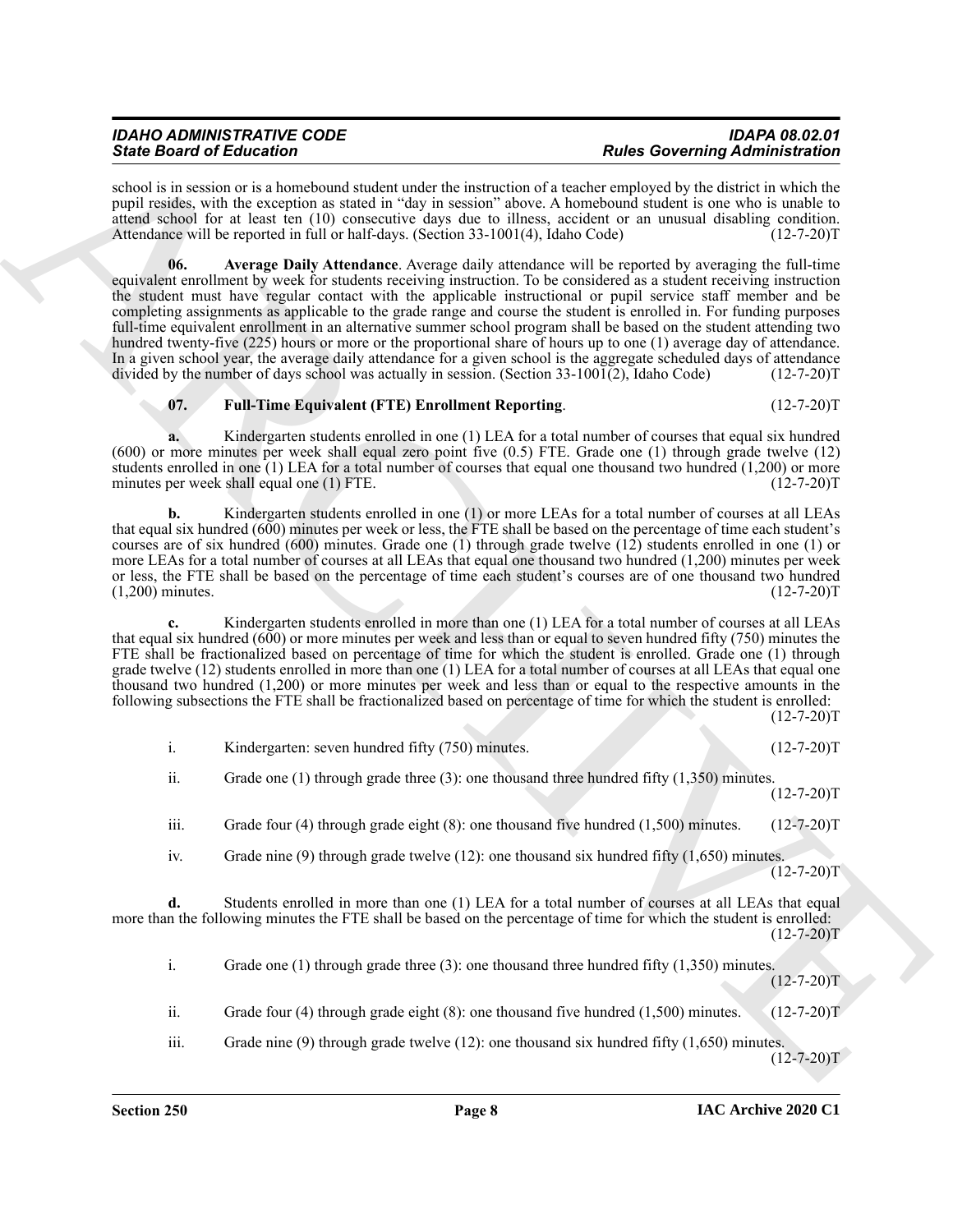**e.** Courses in LEAs with block scheduling that results in students attending courses for a period greater than one (1) week in order to encompass all courses the student is enrolled in for the term will use average minutes per week over the applicable time period to determine the courses minutes per week. (12-7-20) minutes per week over the applicable time period to determine the courses minutes per week.

**f.** Students enrolled in an alternative summer school or alternative night school program of two hundred twenty-five (225) or more hours of instruction may be counted as an additional zero point two five (.25) FTE. Alternative summer school enrollment will be included in the October 1 reporting period.  $(12-7-20)$ T

**g.** Students enrolled in an alternative summer school or night school program of less than two hundred twenty-five (225) hours FTE will be determined based on the proportional share of two hundred twenty-five (225) hours the program consists of. (12-7-20) hours the program consists of.

**h.** Students enrolled in more than one (1) LEA in grade seven (7) through grade twelve (12) shall count enrollment at all LEAs for determining eligibility of overload courses identified in Sections 33-4601 and 33- 4602, Idaho Code.

#### <span id="page-7-0"></span>Rules Governing Administration<br>251. – 299. (RESERVED) **251. -- 299. (RESERVED)**

#### <span id="page-7-7"></span><span id="page-7-1"></span>**300. FUNDS WITHHELD - LATE SUBMISSION OF RECORDS.**

All professional staff records and noncertified employee records from each school district will be sent to the State Department of Education by October 15 of each year. If a district is delinquent with the forms, apportionment payment to that district will be withheld until such time as the district has met its obligation. (Section 33-1004D, Idaho Code) (4-1-97)

#### <span id="page-7-2"></span>**301. -- 349. (RESERVED)**

#### <span id="page-7-6"></span><span id="page-7-3"></span>**350. EARLY GRADUATION.**

Sinte Board of Entremotion Control of the state of the state of the state of the state of the state of the state of the state of the state of the state of the state of the state of the state of the state of the state of t Any high school student who completes the number of credits and exiting standards required by both the state and the school district prior to completing eight (8) semesters of high school work may petition the local superintendent and board of trustees to graduate early. When calculating the aggregate average daily attendance for the educational support program, students graduating from high school prior to the end of the school year will have their ADA for the first semester (second trimester) counted as if they were in attendance during the second semester (third trimester) of the school year.  $(4-1-97)$ 

#### <span id="page-7-4"></span>**351. -- 399. (RESERVED)**

#### <span id="page-7-8"></span><span id="page-7-5"></span>**400. SPECIAL EDUCATION FUNDING FOR DISTRICTS WITH APPROVED PROGRAMS.**

<span id="page-7-9"></span>**01. Reimbursement for Exceptional Child Support Units**. State reimbursement provided by exceptional child support units is based on the following formula:

**a.** Preschool students will generate funding based upon the weekly hours and minutes they are in special education. (4-1-97) enrolled in special education.

**b.** From the fall elementary enrollment of kindergarten through grade six (K-6), subtract elementary residential facility students and multiply the result by six one-hundredths (.06). Add the elementary residential facility students to the product. (Section 33-1002(4), Idaho Code.) (4-11-15)

**c.** From the fall regular secondary enrollment of grades seven through twelve (7-12), subtract secondary residential facility students and multiply the result by fifty-five one-thousandths (.055). Add the secondary residential facility students to the product. (Section 33-1002(4), Idaho Code). (4-11-15)

**d.** Add the juvenile detention facility students to the total. (4-1-97)

**e.** Use the exceptional child divisor to determine the number of exceptional child units. Secondary s with a smaller divisor may use the smaller divisor for their secondary computation. (4-1-97) programs with a smaller divisor may use the smaller divisor for their secondary computation.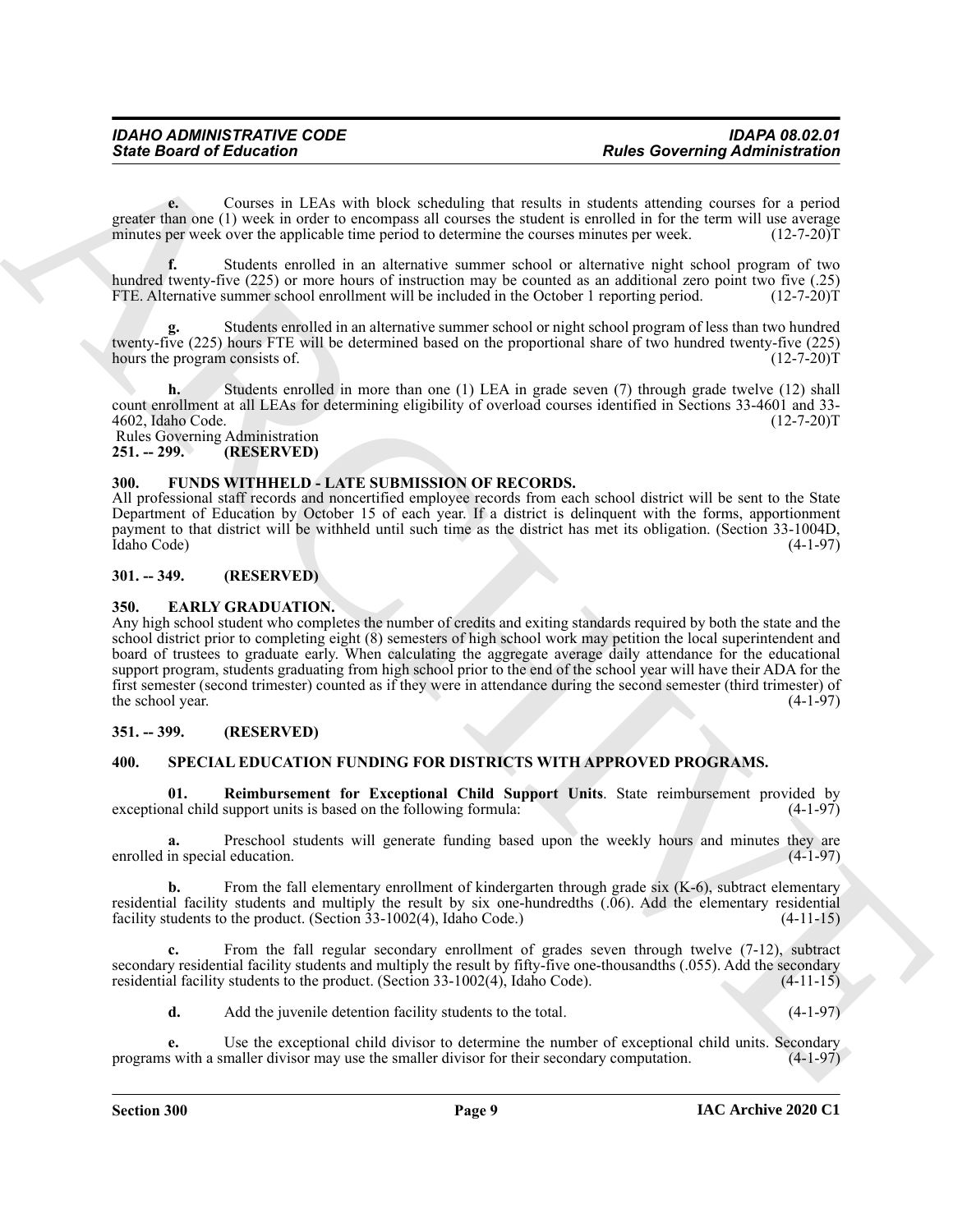**f.** Elementary and secondary exceptional child support units will be calculated using one hundred percent (100%) Average Daily Attendance (ADA): the ADA will be subtracted from their respective regular elementary and secondary administrative unit for computing the support unit. (4-1-97) elementary and secondary administrative unit for computing the support unit.

#### <span id="page-8-7"></span>**02. Contracting for Educational and Related Services**. (Section 33-2004, Idaho Code) (4-1-97)

**a.** A school district which contracts for special education services with another agency may claim reimbursement up to a maximum amount of state funding, as annually determined by the State Department of Education, less the district's certified annual tuition rate. When any agency contracts for the education of exceptional children, all such children will be enrolled in the district of their residence and the agency will certify to the home school district the daily record of attendance of such student. (4-1-97) school district the daily record of attendance of such student.

**b.** For special education contracts between local school districts, the district receiving service will pay the district providing service the amount of the providing district's local annual tuition rate as certified under the provision of Idaho Code. The school district providing service will include students served within such contract within the total number of special education students used to calculate exceptional education support units. Charges for additional costs may be negotiated between the districts. (4-1-97) for additional costs may be negotiated between the districts.

**c.** The State Department of Education will determine if public and private schools and facilities meet state standards for an approved special education program. Any agency aggrieved by the Department of Education's final decision may appeal that decision to the State Board of Education. (4-1-97) final decision may appeal that decision to the State Board of Education.

#### <span id="page-8-0"></span>**401. -- 449. (RESERVED)**

#### <span id="page-8-4"></span><span id="page-8-1"></span>**450. REIMBURSEMENT TO DISTRICTS FOR SUBSTITUTE TEACHER COSTS.**

Since Board of Echicagnes <br>
Since Board of Echicagnes <br>
Contained Contained Contained Contained Contained Contained Contained Contained Contained Contained Contained Contained Contained Contained Contained Contained Conta The Professional Standards Commission (PSC) is authorized to reimburse the employing district for a classroom teacher member of the PSC for the costs incurred in the employment of a substitute teacher for a member while the member is engaged in PSC business. Such reimbursement may be made for each instance in which a substitute is employed as a replacement for a member beyond six (6) days during a given school year. Reimbursement may be made upon request by the employing district submitted in a manner determined by the PSC. Reimbursement will be based upon the prevailing rate for substitutes in that district. (Section 33-1279, Idaho Code) (4-1-97)

#### <span id="page-8-2"></span>**451. -- 499. (RESERVED)**

#### <span id="page-8-5"></span><span id="page-8-3"></span>**500. SCHOOL DISTRICT BUILDING ACCOUNT (NON-LOTTERY MONEY).**

The board of trustees of any school district may apply to the State Board of Education to receive a payment or payments from the School District Building Account as authorized under Section 33-905(3a), Idaho Code. (4-1-97)

**01. Application for Payment**. The application for payments from the School District Building Account will include:

<span id="page-8-6"></span>**a.** A statement of need; (4-1-97)

**b.** A statement of the condition and use of all of the district's existing facilities including the dates of tion and any significant remodeling or additions; (4-1-97) construction and any significant remodeling or additions;

**c.** A history of the district's classroom student/teacher ratios, how these ratios have been affected by a lack of classroom space, and how these ratios would be improved by the project being requested. This statement should include building by building ratios as well as the overall district student/teacher ratio; (4-1-97) should include building by building ratios as well as the overall district student/teacher ratio;

**d.** A statement of the district's existing tax levies for school plant facilities and bond interest redemption, along with how these levies relate to the district's levy capacity;

**e.** A statement of the district's market value for assessment purposes as such valuation existed on December 31 of the previous year, as well as other factors, if any, that affect the district's ability to finance school construction; (4-1-97)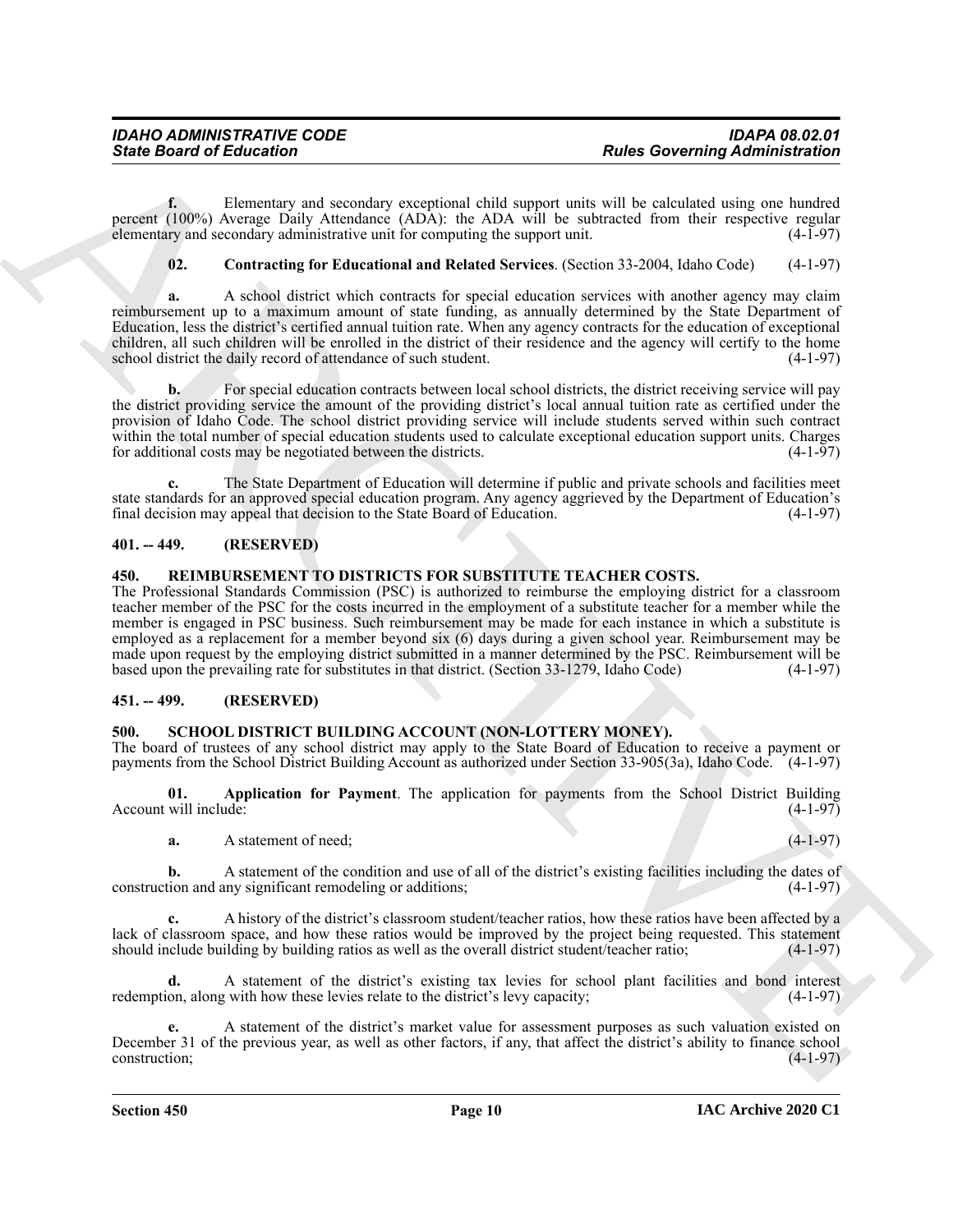**f.** A statement of past efforts to levy for the project for which funding is being requested; (4-1-97)

**g.** A description of any unique or special circumstances that should be considered in the evaluation of cation; the application;

<span id="page-9-5"></span><span id="page-9-3"></span>**02. Application Deadline**. The deadline for submitting applications will be January 30th of each year.  $(4-1-97)$ 

**03. Eligibility**. The State Board of Education will be responsible for determining which school districts ayments from the School District Building Account. The State Board will: (4-1-97) receive payments from the School District Building Account. The State Board will:

**a.** Review all applications submitted by the established deadline, taking into consideration the criteria wealth, and effort established in Section 33-905, Idaho Code; (4-1-97) of need, wealth, and effort established in Section 33-905, Idaho Code;

**b.** Require resubmission of an application only when there have been substantial changes in the vhich could alter the status of original determination; (4-1-97) district which could alter the status of original determination;

**c.** Determine a priority of school districts eligible to receive monies from the School District Building Account. Such priority will be based on a point system. Once established, the priority will be annually reviewed. Unless significant new information has been submitted which impacts the original determination, the priority will not be altered;<br>(4-1-97) be altered;  $(4-1-97)$ 

**d.** Determine a priority within forty-five (45) days of the application submission deadline; and (4-1-97)

<span id="page-9-6"></span>**e.** Award to each successful grantee twenty-five percent (25%) of the costs of the approved project.  $(4-1-97)$ 

**04. Point System for Determining Priority**. The point system for determining the priority of eligible districts is based on the following rating and weighted values:

**a.** Need: zero through ten (0-10) points, three and one half (3.5) weighted value for each point awarded; (4-1-97) awarded; (4-1-97)

**b.** Effort: zero through ten (0-10) points, two (2.0) weighted value for each point awarded; (4-1-97)

**c.** Ability: zero through ten (0-10) points, two (2.0) weighted value for each point awarded; (4-1-97)

**d.** Past efforts (levies attempted but failed): zero through ten (0-10) points, five tenths (.5) weighted each point awarded: (4-1-97) value for each point awarded;

**e.** Student/teacher ratio improvement: zero through ten (0-10) points, one (1.0) weighted value for each point awarded; and

<span id="page-9-4"></span>**f.** Unique/special circumstances zero through ten (0-10) points: one (1.0) weighted value for each arded. (4-1-97) point awarded.

Since Board of Entrementary and eclient to be the project for this distinguish probabilitation of the the state of the state of the state of the state of the state of the state of the state of the state of the state of th **05. Documentation of Revenue Sources**. The school district will, within twelve (12) months of receipt of the approved state portion, submit documentation to the State Board of Education of the approved revenue source or sources that will be used to raise the district's portion. Failure to meet this requirement will result in return of the state grant along with any interest accrued on these monies. (4-1-97)

#### <span id="page-9-0"></span>**501. -- 549. (RESERVED)**

<span id="page-9-2"></span><span id="page-9-1"></span>**550. OUT-OF-STATE TUITION.**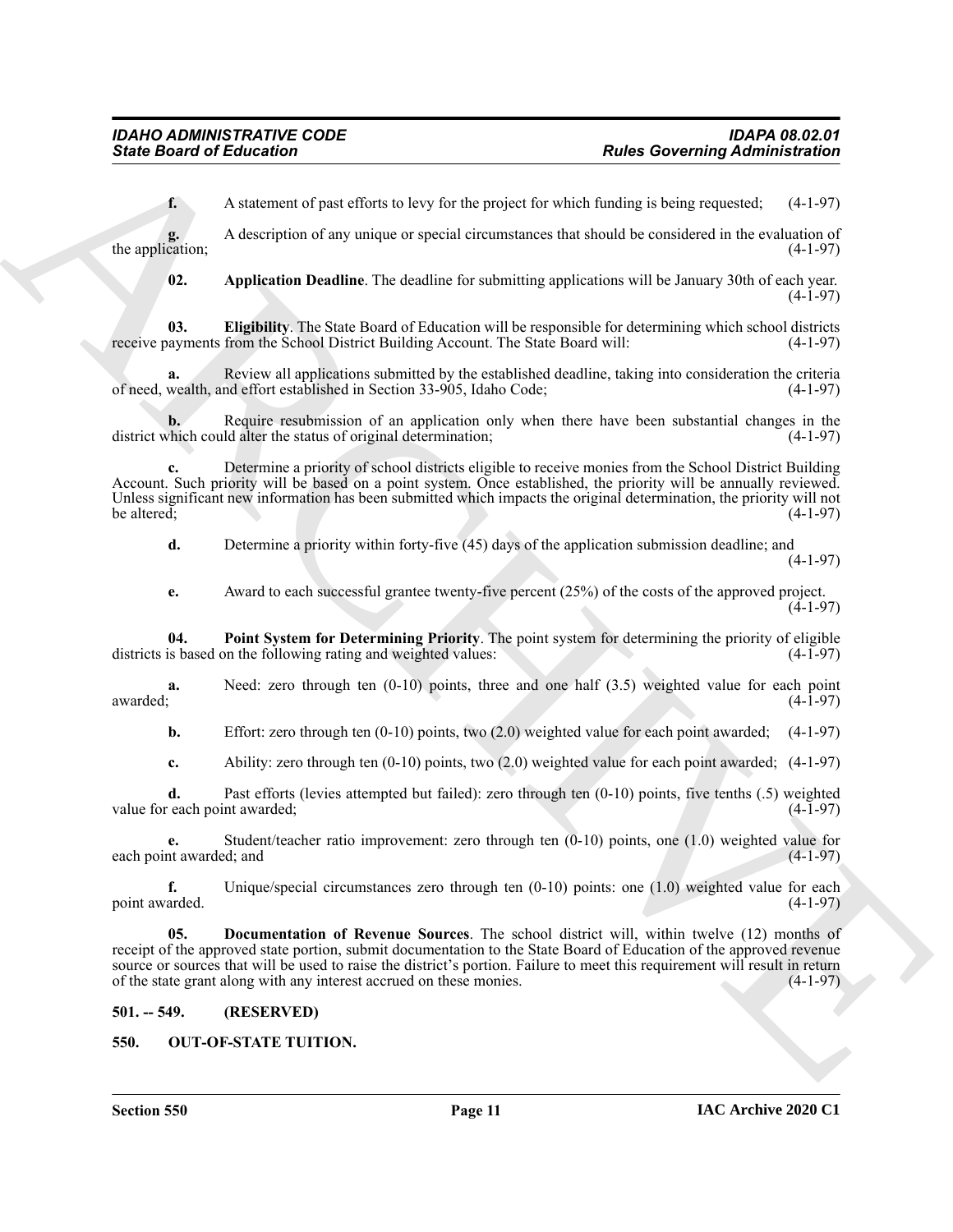# *IDAHO ADMINISTRATIVE CODE IDAPA 08.02.01*

*State Board of Education Rules Governing Administration*

<span id="page-10-5"></span>**01. Annual Agreement**. An annual agreement for out-of-state tuition, signed by a local board of trustees and approved by the State Board of Education, may allow students who are residents of an Idaho school district that borders on an adjacent state to attend school in the adjacent state for educational services in kindergarten<br>through grade twelve (K-12). (Section 33-1403, Idaho Code) (4-1-97) through grade twelve  $(K-12)$ . (Section 33-1403, Idaho Code)

<span id="page-10-6"></span>**02. State Support Program Allowance**. An Idaho school district will be eligible to receive from the state educational support program an amount equal to the cost of the out-of-state tuition contract less the amount of local district contribution times the percentage the average daily attendance (ADA) of tuition students is to the total ADA in the school district. (Section 33-1405, Idaho Code) (4-1-97)

#### <span id="page-10-0"></span>**551. -- 599. (RESERVED)**

#### <span id="page-10-7"></span><span id="page-10-1"></span>**600. REIMBURSEMENT TO DISTRICTS FOR A FEASIBILITY STUDY OF HIGH SCHOOL OR SCHOOL DISTRICT CONSOLIDATION.**

 $(Section 33-310B, Idaho Code)$  (4-1-97)

**01. Application Procedure**. Applications for reimbursement will be submitted to the State endent of Public Instruction in narrative form with the following supporting documents: (4-1-97) Superintendent of Public Instruction in narrative form with the following supporting documents:

- <span id="page-10-8"></span>**a.** A copy of the feasibility study; (4-1-97)
- **b.** A copy of the consolidation plan, when appropriate; (4-1-97)

**c.** A summary of school board deliberations or joint sessions that were held by the participating school boards;

- **d.** A summary of all public hearings held, if any; and (4-1-97)
- <span id="page-10-11"></span>**e.** An itemized listing of reimbursable costs. (4-1-97)

**02. Reimbursable and Non-Reimbursable Costs**. Allowable costs for a feasibility study may include contracts for technical services, and the costs of public hearings, telephone bills, supplies, materials, publications, and travel. The costs of the following items will not qualify for reimbursement:

|  | A salary of any person regularly employed part-time or full-time by the school district; (4-1-97) |  |  |  |
|--|---------------------------------------------------------------------------------------------------|--|--|--|
|--|---------------------------------------------------------------------------------------------------|--|--|--|

**b.** Rental of district-owned facilities: (4-1-97)

<span id="page-10-10"></span><span id="page-10-9"></span>**c.** Costs incurred more than three (3) years prior to the application. (4-1-97)

**03. Maximum Reimbursement Allowed**. The total costs reimbursed will not exceed ten thousand dollars (\$10,000) for each feasibility study. A school district may receive reimbursement for more than one (1) feasibility study, but the aggregate total reimbursement for all studies will not exceed ten thousand dollars (\$10,000) during any consecutive three  $(3)$  year period.

Since Brazil et Estado mentre a manda a presenta de versas de la manda a factor de la manda a factor de la manda a factor de la manda a factor de la manda a factor de la manda a factor de la manda a factor de la manda a f **04. Notification of Approval**. Upon verifying applicant school district's fiscal encumbrance for a feasibility study, the State Department of Education will notify the district and include the reimbursement payment in the district's apportionment payment for the year in which the expenses were incurred. (Section 33-310B, Idaho<br>Code) (4-1-97) Code) (4-1-97)

#### <span id="page-10-2"></span>**601. -- 649. (RESERVED)**

#### <span id="page-10-4"></span><span id="page-10-3"></span>**650. GENERAL EDUCATION DEVELOPMENT TESTS/IDAHO HIGH SCHOOL EQUIVALENCY CERTIFICATE.**

The primary objective of the State Board of Education is to have all students complete their formal education and graduate from high school. However, students who drop out of school and believe it is in their best interest to take the (General Education Development) GED. test may do so under the following conditions and, upon successful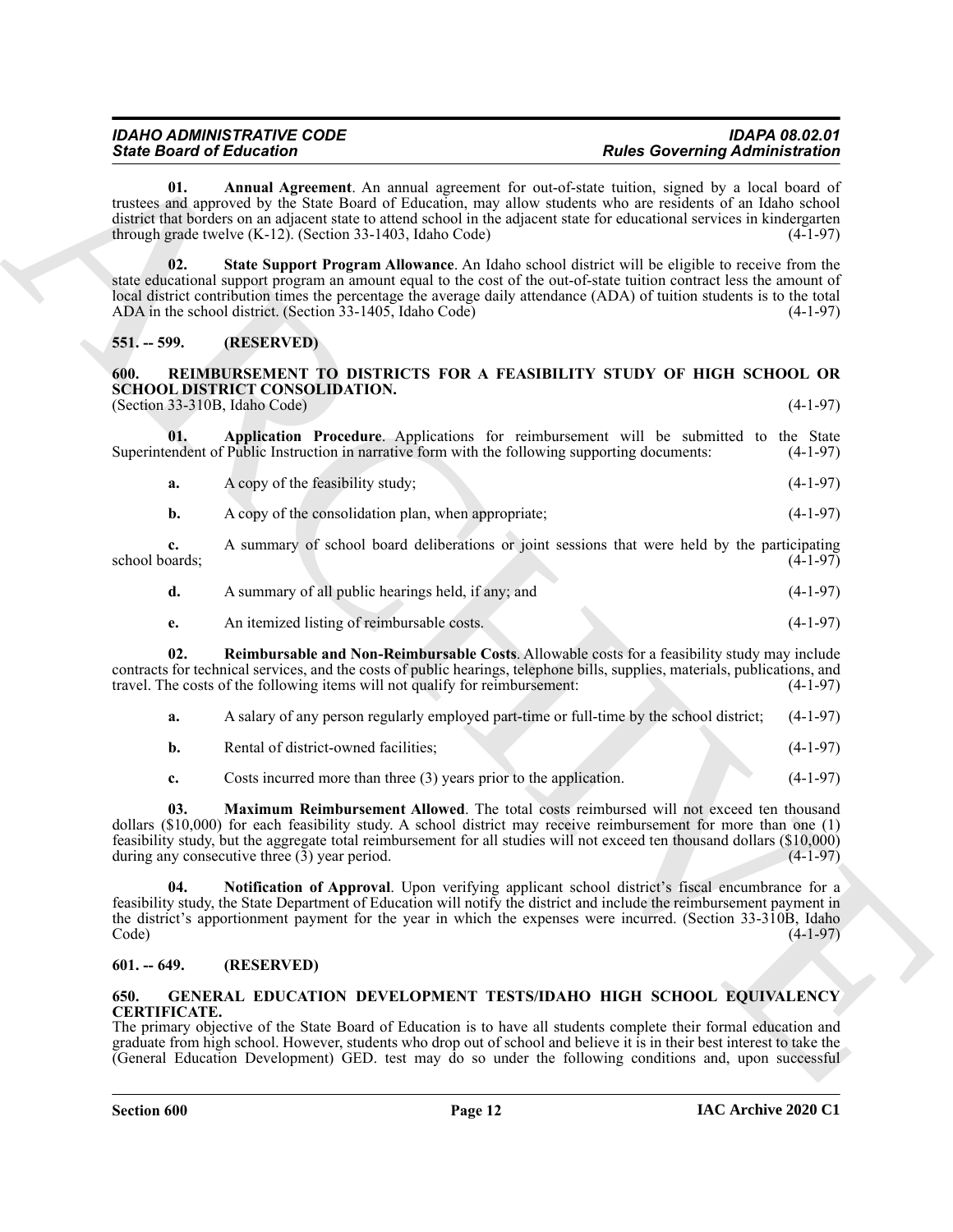| <b>IDAHO ADMINISTRATIVE CODE</b> | <b>IDAPA 08.02.01</b>                 |
|----------------------------------|---------------------------------------|
| <b>State Board of Education</b>  | <b>Rules Governing Administration</b> |

completion of all GED requirements, may apply for an Idaho High School Equivalency Certificate (HSEC). (4-1-97)

**01. General Education Development Tests**. General Education Development (GED) tests are given by approved testing centers for a statewide fee set by the Idaho Division of Career Technical Education. Candidates must make the minimum score for passing the GED test as established by the GED Testing service. (3-20-14)

<span id="page-11-4"></span><span id="page-11-3"></span>**02.** Age Criteria. The applicant must satisfy one (1) of the following age criteria:  $(4-1-97)$ 

**a.** The applicant must be at least eighteen (18) years of age; (4-1-97)

Since Board of Ethication<br>
Since Board of Ethication was the specific and the bulk Shock between the content of the University of the Press Content of the University of the Content of the University of the University of t **b.** The applicant may be sixteen (16) or seventeen (17) years of age and be one (1) year or more behind in credits earned, expelled, recommended by the school, pregnant, or a parent. In such cases, the applicant is eligible if the applicant's school verifies in writing that the student meets one of the above criteria and this verification is on file at the testing center prior to any testing. The school may give its verification only after the applicant and his or her parent or guardian submit in writing a request for the applicant to take the GED tests and the applicant and the applicant's parent or guardian have met with school officials to review and discuss the request. (In cases where the applicant is not living with a parent or guardian, the parent or guardian's verification is not necessary.); (4-1-97)  $\text{ncessary.};$  (4-1-97)

**c.** The applicant may be sixteen (16) or seventeen (17) years of age and be entering college, the military, or an employment training program, enrolled in an Adult Basic Education Program, enrolled in the Job Corps, or incarcerated. In such cases, the applicant is eligible if the institution involved applies in writing for the applicant to take the GED tests and this application is on file at the testing center prior to any tes applicant to take the GED tests and this application is on file at the testing center prior to any testing.

<span id="page-11-6"></span>**03. Proof of Identity**. Test takers must present proof of identification that shows legal name, date of birth, signature, address and photograph. Valid drivers' licenses, passports, military, and other forms of governmentissued identification are acceptable. Two (2) forms of identification may be provided to meet these criteria. (3-20-14)

<span id="page-11-5"></span>**04. Idaho High School Equivalency Certificate**. The State Department of Education will issue an Idaho High School Equivalency Certificate (HSEC) to eligible applicants. To be eligible to receive an HSEC, an applicant must submit the following documents to the Division of Career Technical Education: (8-26-20)T applicant must submit the following documents to the Division of Career Technical Education:

**a.** An official report of GED test results showing successful completion of all requirements applicable to the version of the GED test taken by the applicant. Test scores are accepted as official only when reported directly by the State's approved vendor for transcripts and records management, the Transcript Service of the Defense Activity for Non-Traditional Education Support (DANTES), or, in special cases, the GED Testing Service. (3-25-16)

**b.** Individuals who took the exam prior to January 1, 2014, must also furnish documentation that they met the American Government requirement of the State of Idaho. This requirement may be met by resident study in high school or college, correspondence study from an accredited university, DANTES, or by successfully passing the American Government test furnished by the testing center. (3-25-16)

**c.** A completed form DD295 on all service personnel. This form is not required of veterans and non-veteran adults.

**d.** A copy of a discharge if the applicant is a veteran of military service. (4-1-97)

**e.** Applicants should submit their request using the form furnished by the Division of Career Technical Education, along with the ten dollar (\$10) processing fee and appropriate documentation of above requirements. After the applicant completes this form and pays the ten dollar (\$10) processing fee, the applicant will<br>be awarded an Idaho High School Equivalency Certificate (HSEC). (3-25-16) be awarded an Idaho High School Equivalency Certificate (HSEC).

#### <span id="page-11-0"></span>**651. -- 800. (RESERVED)**

#### <span id="page-11-2"></span><span id="page-11-1"></span>**801. CONTINUOUS IMPROVEMENT PLANNING AND TRAINING.**

In accordance with Section 33-320, Idaho Code, every local education agency (LEA) shall develop and maintain a strategic plan that includes a continuous improvement process focused on improving student performance of the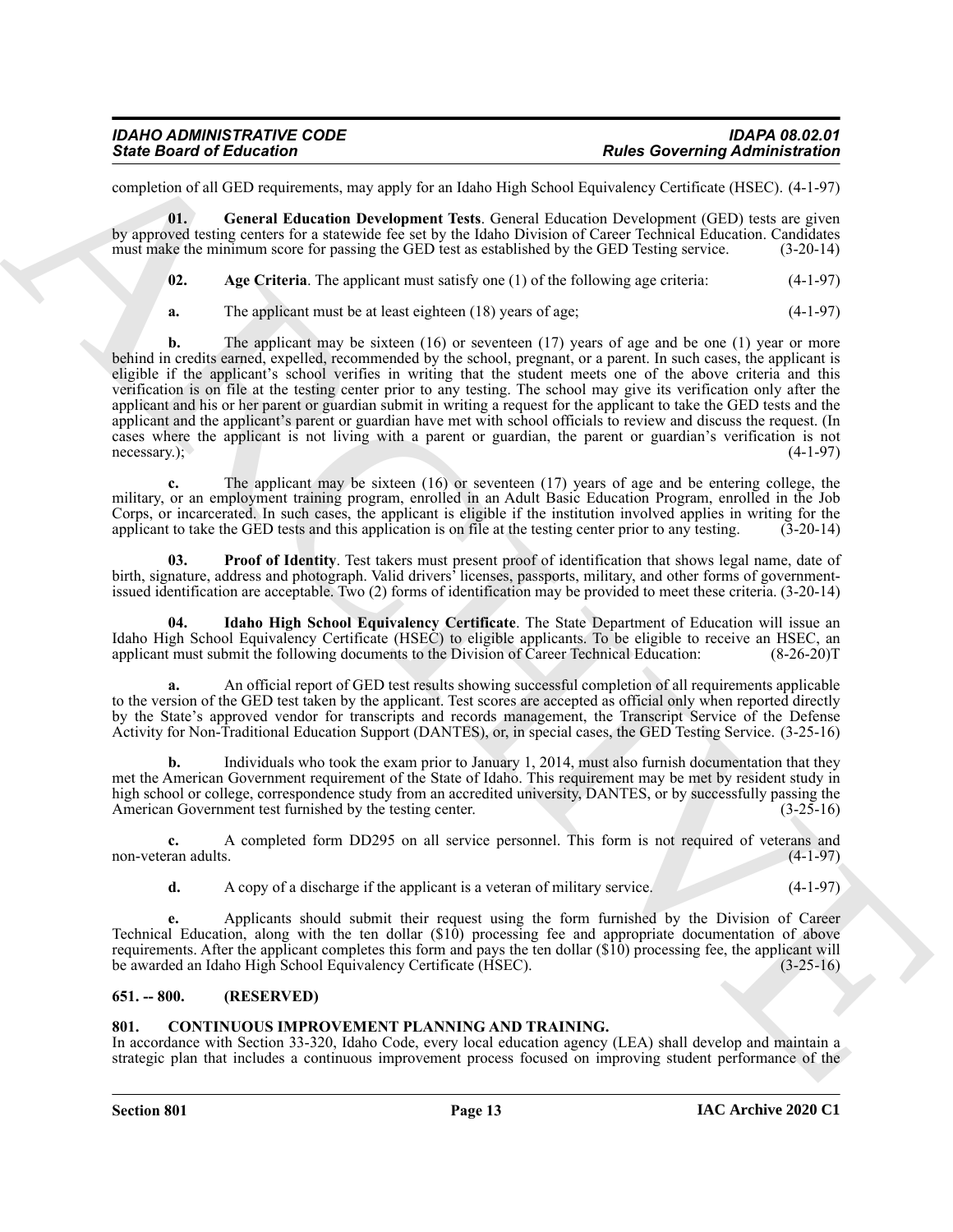**Since Board of Entrances Constraines and the section and interaction and the section of the section of the section and the section of the section of the section of the section of the section of the section of the section 01. Definitions**. (4-11-15) **a.** Administrator. As used in this section administrator means the superintendent of the school district or administrator of a charter school. (4-11-15) **b.** Board. Board means the Idaho State Board of Education. (4-11-15) **c.** Executive Director. Executive Director means the Executive Director of the Idaho State Board of Education. (4-11-15) Education. (4-11-15) **d.** Local Education Agency Board. As used in this section local education agency or LEA Board e board of trustees of a school district or board of directors of a charter school. (4-11-15) means the board of trustees of a school district or board of directors of a charter school. **e.** Local Education Agency. As used in this section local education agency (LEA) means public strict or charter school.. (4-11-15) school district or charter school.. **f.** Continuous Improvement Plan. As used in this section, a continuous improvement plan focuses on annual measurable outcomes and the analysis of data to assess and prioritize needs and measure outcomes. (3-25-16) **02. Reimbursement Eligibility**. LEA's may request reimbursement for training conducted pursuant to Section 33-320, Idaho Code. To be eligible for reimbursement the training and trainer must meet the following criteria: (4-11-15) criteria: (4-11-15) **a.** Training. The training must cover one (1) or more the follow subjects: (4-11-15) i. Continuous improvement planning training. Continuous improvement planning training must include, but is not limited to, training on continuous process improvement, use and analysis of data, and methods for setting measurable targets based on student outcomes; (3-25-16) setting measurable targets based on student outcomes; ii. School finance; (4-11-15) iii. Administrator evaluations, including, but not limited to, specifics on the Idaho state evaluation ents and framework; (4-11-15) requirements and framework; iv. Ethics; or  $(4-11-15)$ v. Governance.  $(4-11-15)$ **b.** Documentation of Training. Training records shall be kept by the LEA showing:  $(4-11-15)$ i. The length of the training in hours; (4-11-15) ii. The subject(s) covered by the training; (4-11-15)

<span id="page-12-1"></span><span id="page-12-0"></span>LEA.  $(3-25-16)$ 

iii. The participants included in the training or validation of attendance of specific participants as applicable; and (4-11-15)

iv. The curriculum, agenda, or other documentation detailing the content of the training. (4-11-15)

**c.** Training Format. A majority of the LEA board and the administrator must collaborate on the continuous improvement plan and engage students, parents, educators and the community, as applicable to the training subject and format. The training facilitator must be physically present or have the ability to interact directly with all training participants. Sufficient time must be provided during the sessions to give the participants an opportunity to discuss issues specific to the LEA. opportunity to discuss issues specific to the LEA.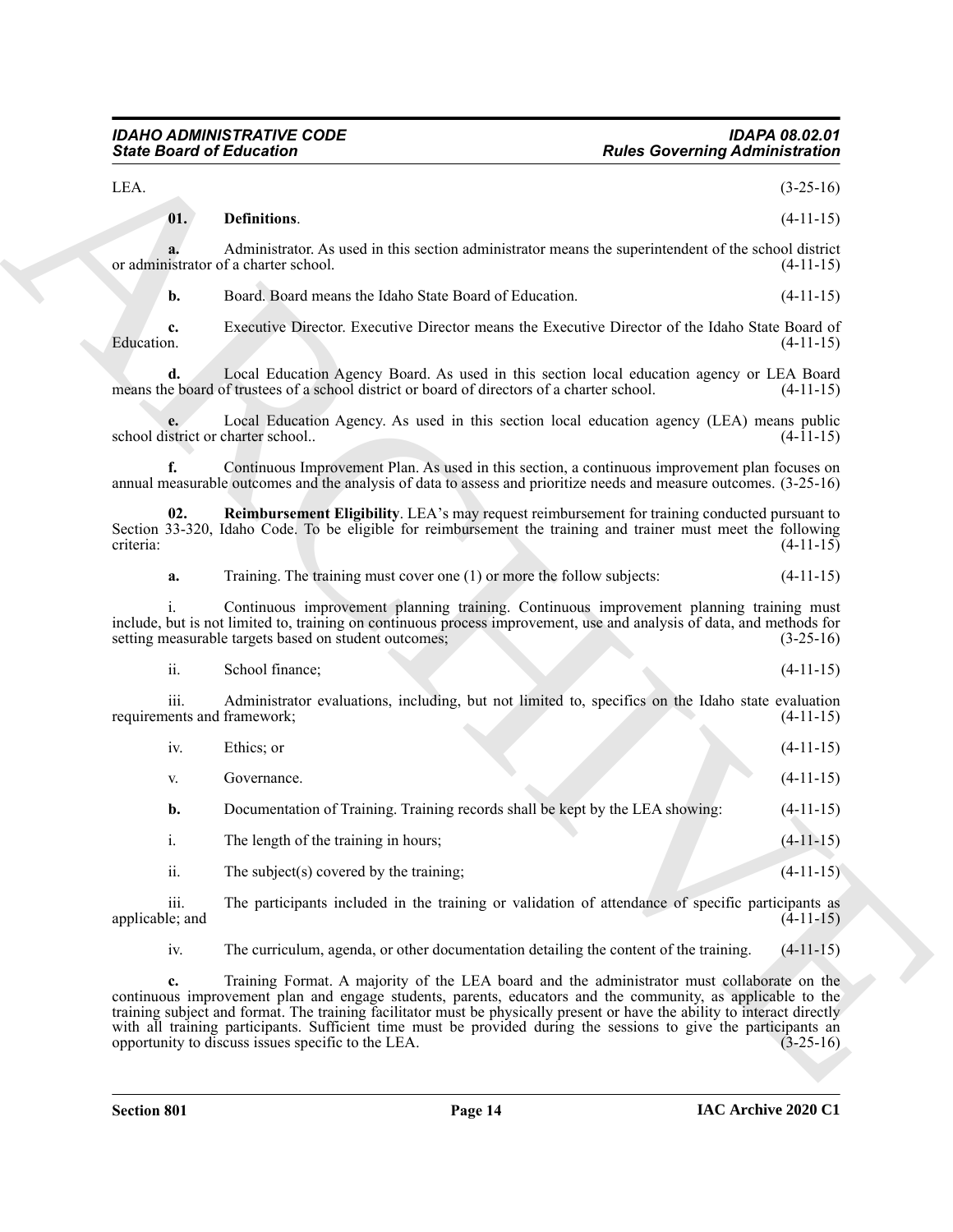| IDAHO ADMINISTRATIVE CODE       | <b>IDAPA 08.02.01</b>                 |
|---------------------------------|---------------------------------------|
| <b>State Board of Education</b> | <b>Rules Governing Administration</b> |

**d.** Trainer Qualifications. The trainer must meet the following qualifications: (4-11-15)

i. May not be a current employee of the LEA; (4-11-15)

ii. Must have two (2) years of documented training experience in the area of training being provided for the LEA; and  $(4-11-15)$ 

iii. Must provide at least three (3) recommendations from individuals who participated in past training sessions conducted by the trainer. These recommendations must be included with the application to determine the trainer's qualifications. (4-11-15)

**e.** Qualified Trainers. Trainer qualifications will be determined by the Office of the State Board of Education. The State Board of Education will maintain a list of qualified trainers and the subject areas in which they are qualified.  $(4-11-15)$ 

i. An individual or company may submit an application for consideration to be placed on the list of trainers or the LEA may submit the application on behalf of the individual or company. (4-11-15) qualified trainers or the LEA may submit the application on behalf of the individual or company.

ii. Applications must be submitted to the Executive Director in a format established by the Executive Director. (4-11-15)

iii. Trainer qualifications must be determined prior to the LEA's request for reimbursement of training  $\cos(s)$ .  $(4-11-15)$ 

<span id="page-13-1"></span>**03.** Audit. If requested, LEA's must provide training documentation or other information to verify v prior to reimbursement. (4-11-15) eligibility prior to reimbursement.

**Example and Enforcemental Construction** and the state of the same set of the same of the same of the same of the same of the same of the same of the same of the same of the same of the same of the same of the same of the **04. Annual Literacy Intervention Plan**. Annually each LEA will report on the effectiveness of the LEA's literacy intervention plan. Plans and reports are due by October 1 of each year. Plans shall include at a minimum: (3-22-17) minimum: (3-22-17)

<span id="page-13-0"></span>**a.** Projected literacy plan budget for the current school year; (3-22-17)

**b.** Metrics chosen by the LEA to determine effectiveness of the literacy plan and annual performance (13-22-17) benchmarks; and

**c.** Performance on metrics chosen to show program effectiveness for at a minimum the previous cyear. (3-22-17) academic year.

<span id="page-13-2"></span>**05.** College and Career Advising and Mentoring Plans. Annually each LEA shall submit their nd career advising and mentoring plan to the State Board of Education by October 1. (3-22-17) college and career advising and mentoring plan to the State Board of Education by October 1.

**a.** Plans shall include required metrics and at least one (1) or more additional metrics chosen by the LEA to determine effectiveness of the college and career advising and mentoring plan, baseline data and annual benchmarks. (3-22-17) benchmarks. (3-22-17)

**b.** Performance on all effectiveness metrics shall be reported annually in the LEA's Continuous Improvement Plan annual report. (3-22-17)

**c.** At a minimum effectiveness metrics must include: (3-22-17)

i. Percent of learning plans reviewed annually by grade level, in grade nine (9) through grade twelve  $(12);$  (3-22-17)

ii. Number and percent of students who go on to some form of postsecondary education one (1) and (3-22-17) two  $(2)$  years after graduation; and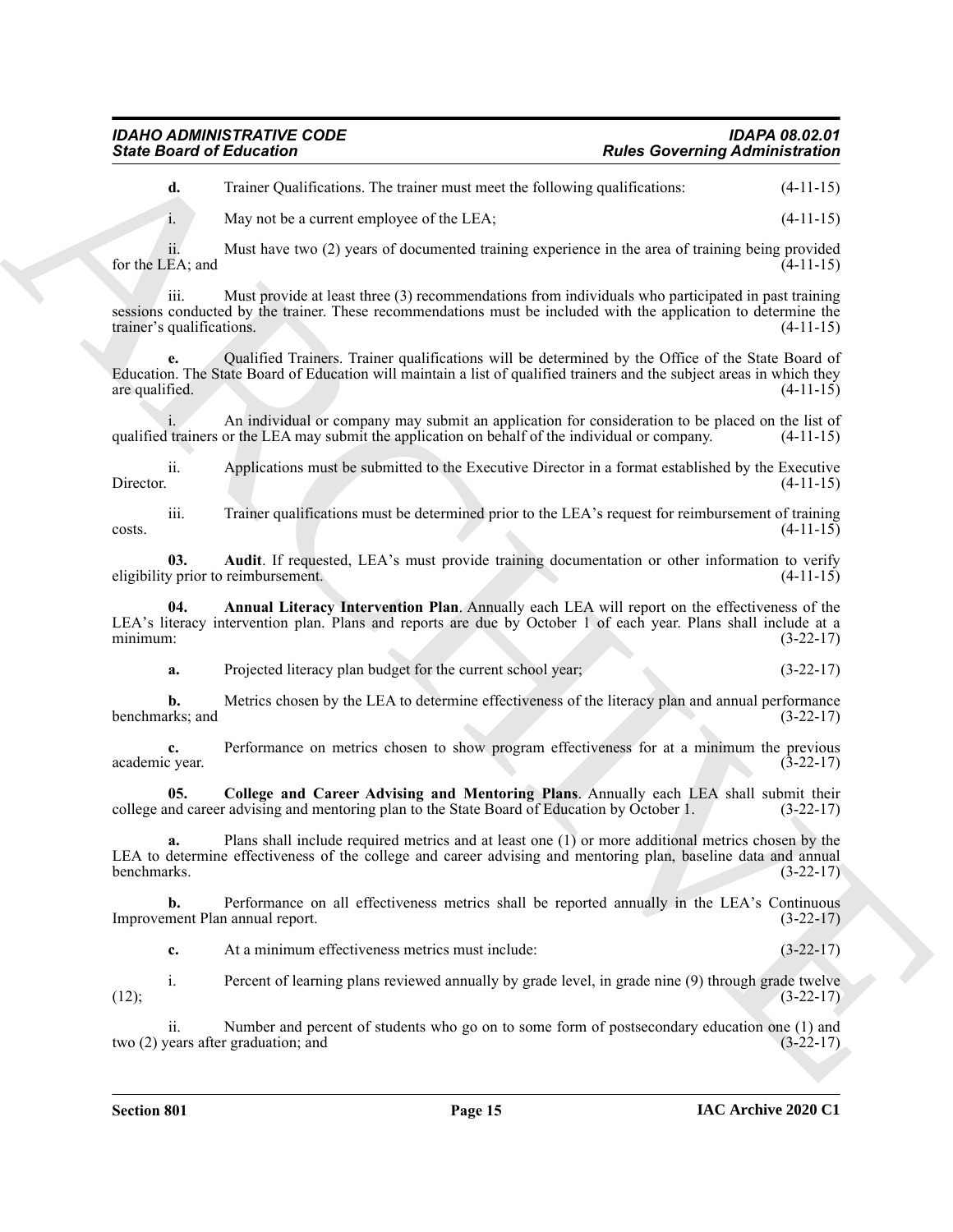#### <span id="page-14-5"></span><span id="page-14-3"></span><span id="page-14-0"></span>**802. LITERACY GROWTH TARGETS.**

|                                    | <b>State Board of Education</b>                                                      | <b>Rules Governing Administration</b>                                                                                                                                                                                                                                                                                                                                                                                                                         |             |
|------------------------------------|--------------------------------------------------------------------------------------|---------------------------------------------------------------------------------------------------------------------------------------------------------------------------------------------------------------------------------------------------------------------------------------------------------------------------------------------------------------------------------------------------------------------------------------------------------------|-------------|
| iii.<br>degree.                    |                                                                                      | Number of students graduating high school with a career technical certificate or an associate                                                                                                                                                                                                                                                                                                                                                                 | $(3-22-17)$ |
| 802.                               | LITERACY GROWTH TARGETS.                                                             |                                                                                                                                                                                                                                                                                                                                                                                                                                                               |             |
| 01.<br>level.                      |                                                                                      | Statewide Trajectory Growth Targets. Statewide trajectory annual growth targets are based on<br>aggregated student performance on the spring administration of the statewide reading assessments. Local growth<br>targets are set by the LEA based on the LEA's available resources and student demographics. Statewide trajectory<br>growth targets indicated the statewide goal for year over year increases in the percentage of students reading at grade | $(3-29-17)$ |
| a.                                 | Year one $(1)$ and two $(2)$ :                                                       |                                                                                                                                                                                                                                                                                                                                                                                                                                                               | $(3-29-17)$ |
| $i_{\cdot}$                        | Kindergarten -- one percent $(1\%)$ .                                                |                                                                                                                                                                                                                                                                                                                                                                                                                                                               | $(3-29-17)$ |
| ii.                                | Grade one $(1)$ -- one percent $(1\%)$ .                                             |                                                                                                                                                                                                                                                                                                                                                                                                                                                               | $(3-29-17)$ |
| iii.                               | Grade two $(2)$ -- one percent $(1\%)$ .                                             |                                                                                                                                                                                                                                                                                                                                                                                                                                                               | $(3-29-17)$ |
| iv.                                | Grade three $(3)$ -- one percent $(1\%)$ .                                           |                                                                                                                                                                                                                                                                                                                                                                                                                                                               | $(3-29-17)$ |
| b.                                 | Year three $(3)$ , four $(4)$ , five $(5)$ , and six $(6)$ :                         |                                                                                                                                                                                                                                                                                                                                                                                                                                                               | $(3-29-17)$ |
| $\mathbf{i}$ .                     | Kindergarten -- one point eight percent $(1.8\%)$ .                                  |                                                                                                                                                                                                                                                                                                                                                                                                                                                               | $(3-29-17)$ |
| ii.                                | Grade one $(1)$ -- two percent $(2\%)$ .                                             |                                                                                                                                                                                                                                                                                                                                                                                                                                                               | $(3-29-17)$ |
| iii.                               | Grade two $(2)$ -- one point six percent $(1.6\%)$ .                                 |                                                                                                                                                                                                                                                                                                                                                                                                                                                               | $(3-29-17)$ |
| iv.                                | Grade three $(3)$ -- one point two percent $(1.2\%)$ .                               |                                                                                                                                                                                                                                                                                                                                                                                                                                                               | $(3-29-17)$ |
| 02.                                | and the statewide trajectory growth targets annually.                                | Annual Review. The State Board of Education will review the statewide student proficiency levels                                                                                                                                                                                                                                                                                                                                                              | $(3-29-17)$ |
| 803.                               | STATEWIDE AVERAGE CLASS SIZE.<br>school districts shall be grouped as follows:       | For the purpose of determining the statewide average class size used in school district staff allowance calculations,                                                                                                                                                                                                                                                                                                                                         | $(3-29-17)$ |
| 01.                                | through six (6), and a secondary divisor of eighteen point five $(18.5.)$            | Group 1. Group 1 shall consist of school districts with an elementary divisor, pursuant to Section<br>33-1004, Idaho Code, of twenty $(20)$ for grades one $(1)$ through three $(3)$ and twenty-three $(23)$ for grades four $(4)$                                                                                                                                                                                                                            | $(3-29-17)$ |
| 02.                                | through six $(6)$ , and a secondary divisor less than eighteen point five $(18.5)$ . | Group 2. Group 2 will consist of school districts with an elementary divisor, pursuant to Section<br>33-1004, Idaho Code, of twenty $(20)$ for grades one $(1)$ through three $(3)$ and twenty-three $(23)$ for grades four $(4)$                                                                                                                                                                                                                             | $(3-29-17)$ |
| 03.                                | than eighteen point five (18.5.)                                                     | Group 3. Group 3 will consist of school districts with elementary divisors, pursuant to Section 33-<br>1004, Idaho Code, of nineteen (19) or twenty (20) for grades one (1) through six (6), and a secondary divisor of less                                                                                                                                                                                                                                  | $(3-29-17)$ |
| 04.<br>eighteen point five (18.5.) |                                                                                      | Group 4. Group 4 will consist of school districts with elementary divisors, pursuant to Section 33-<br>1004, Idaho Code, of less than nineteen (19) for grades one (1) through six (6), and a secondary divisor of less than                                                                                                                                                                                                                                  | $(3-29-17)$ |
| $804. - 999.$                      | (RESERVED)                                                                           |                                                                                                                                                                                                                                                                                                                                                                                                                                                               |             |

#### <span id="page-14-8"></span><span id="page-14-7"></span><span id="page-14-6"></span><span id="page-14-4"></span><span id="page-14-1"></span>**803. STATEWIDE AVERAGE CLASS SIZE.**

### <span id="page-14-10"></span><span id="page-14-9"></span><span id="page-14-2"></span>**804. -- 999. (RESERVED)**